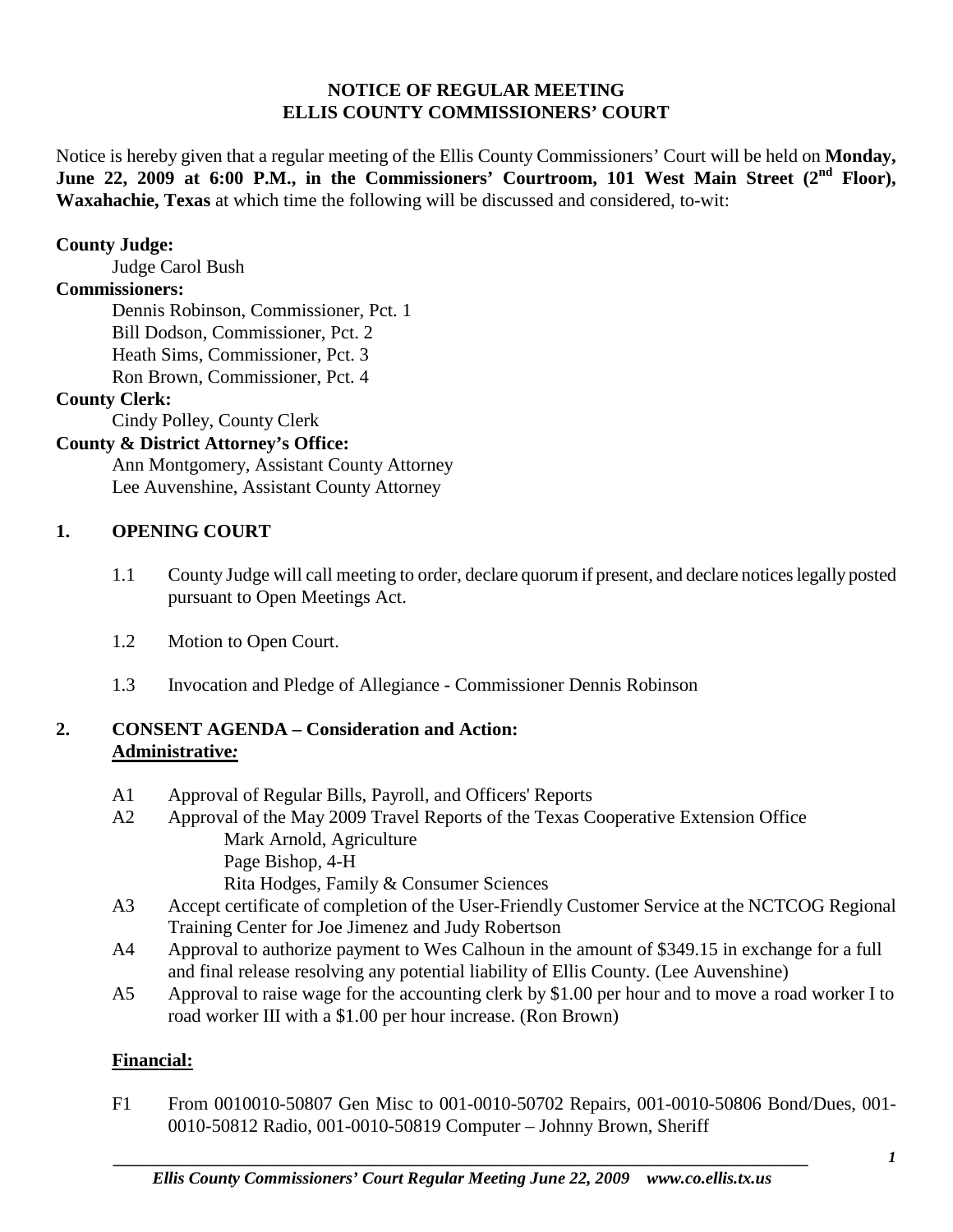- F2 From 010-0653-30301 Fund Balance to 010-0653-50909 Repairs/Parts Bill Dodson, Commissioner, Pct. 2
- F3 From 001-0375-50808 Auto Gas/Oil to 001-0375-50801 Supplies, 001-0375-50807 Gen Misc Joe White, Engineer
- F4 From 001-0210-40719 Chapter 19 Funding to 001-0210-50800 Chapter 19 Expenditures Jane Anderson, Elections
- F5 From 003-0601-50807 Gen Misc to 003-0601 50923 Building Improvements Dennis Robinson, Commissioner, Pct. 1
- F6 From 001-0000-30302 Fund Balance to 001-0425-50804 Postage Carol Bush, County Judge
- F7 From 047-0947-40087 Drug Forfeiture to 047-0947-50811 Drug Forfeiture Auto Purchase Johnny Brown, Sheriff
- F8 Approve refund of overpayment to IndyMac Bank, account #169119 for \$2,774.64 payment in error (John Bridges):
- F9 From 001-0000-30302 Fund Balance to 001-0140-50802 Equipment, 001-0140-50868 Contract Services – Carol Bush, County Judge

# **Simplified Plat:**

2.1 Torti Addition, 1 lot, Frank and Karen Torti, Pct. 3.

# **3. ADMINISTRATIVE**

- 3.1 Consideration and action to authorize the County Judge to sign the Local Government Certification Form for Private Non-Profit Organizations to allow the Catholic Charities of Dallas, Inc. Homeless Prevention Rapid Re-Housing Program to apply for a grant with the Texas Department of Housing and Community Affairs for 9 million dollars for the nine county area of Region 3.
	- Holly Davis, Special Projects Director
- 3.2 Presentation of the 2009 NACo Achievement Award for the *Indigent Health Care Program Partnership with Hope Clinic*.
	- Diana Buckley, Human Services
- 3.3 Consideration and action to approve the Sheriff's Office application for the Bulletproof Vest Partnership Grant by the U. S. Department of Justice. - Chuck Laubach, Sheriff's Office
- 3.4 Consideration and action to appoint Commissioner Bill Dodson to be the Ellis County Commissioner Court representative to the Ellis County SPCA Board of Directors, replacing Ron Brown.
	- Ron Brown, Commissioner, Pct. 4
- 3.5 Consideration and action to authorize the County Judge to seek membership within the Ellis Dallas Unified Cooperative Team (EDUCT) and as such pay annual dues to the organization for the purpose of enhancing emergency response anywhere within the county to enhance public safety for all citizens of the county.
	- John Patterson, Emergency Management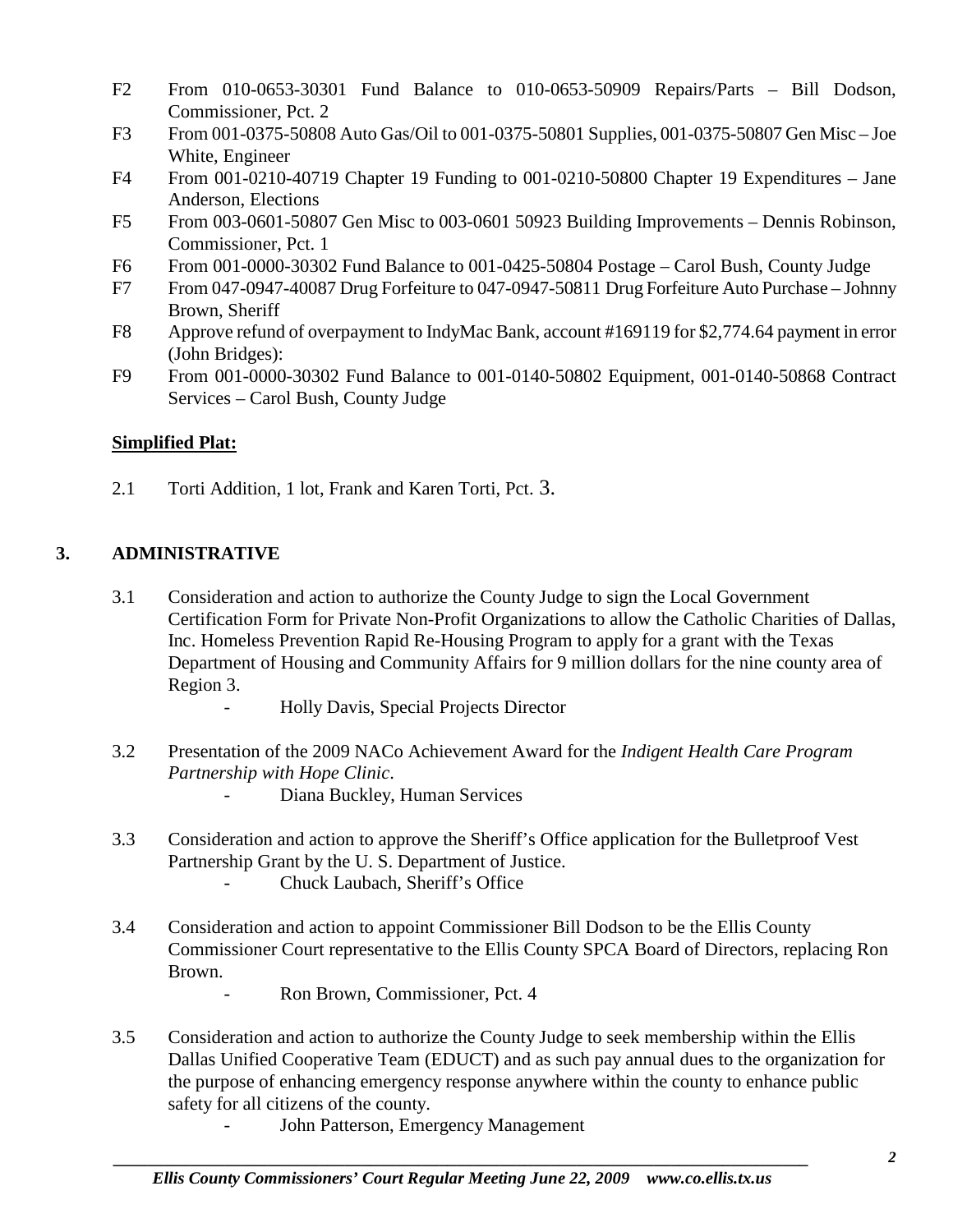## **4. PURCHASING**

## **Consideration and action regarding the following presented by Richard Denniston, Purchasing Agent:**

- 4.1 To approve invoices for Limestone Flex Base from 4/1/09 to 5/31/09 as spot market purchases.
- 4.2 To award winning bid for the demolition of two (2) residential homes and related structures.
- 4.3 To deem old engines, transmissions and brake rotors as surplus so it may be sold for scrap metal with the funds received to be added to the General Fund. The scrap metal is located at Station II.

### **5. DEPARTMENT OF COUNTY DEVELOPMENT**

## **Consideration and action regarding the following presented by Delton Ake, Director Department of Development:**

- 5.1 To grant a variance from County of Ellis Rules, Regulations, and Specifications for Subdivisions and Manufactured Homes as it relates to lot size requirement, Kevin Goodman, Pct. 1.
- 5.2 To grant a variance from County of Ellis Rules, Regulations and Specifications for Subdivisions and Manufactured Homes as it relates to fire hydrant requirement, Kevin Goodman, Pct. 1.
- 5.3 Replat- lots 1-6, block 2, Pleasant Acres Addition, Kevin Goodman, Pct. 1.
- 5.4 To grant a variance from County of Ellis Rules, Regulations and Specifications for Subdivisions and Manufactured Homes as it relates to lot road frontage requirement with an individual water well and an On-Site-Sewage Facility, Floyd Bates, Pct. 2.

### **6. RECESS TO CONVENE TO EXECUTIVE SESSION**

### **7. EXECUTIVE SESSION**

"The Commissioners' Court of Ellis County reserves the right to adjourn into **Executive Session** at any time during the course of this meeting to discuss any of the matters listed in this agenda, in the order deemed appropriate, as authorized by Texas Government Code §551.071**,** or to seek the advice of its attorney and/or other attorneys representing Ellis County on any matter in which the duty of the attorney to the - Commissioners' Court under the Texas Disciplinary Rules of Professional Conduct of the State Bar of Texas clearly conflicts with Texas Government Code Chapter 551 or as otherwise may be permitted under §551.071."

7.1 Pursuant to Section 551.072 of the Government Code, consultation with counsel regarding the possible sale or lease of real property "if deliberation in an open meeting would have a detrimental effect on the position of the governmental body in negotiations with a third person".

# **8. ADJOURNMENT OF EXECUTIVE SESSION**